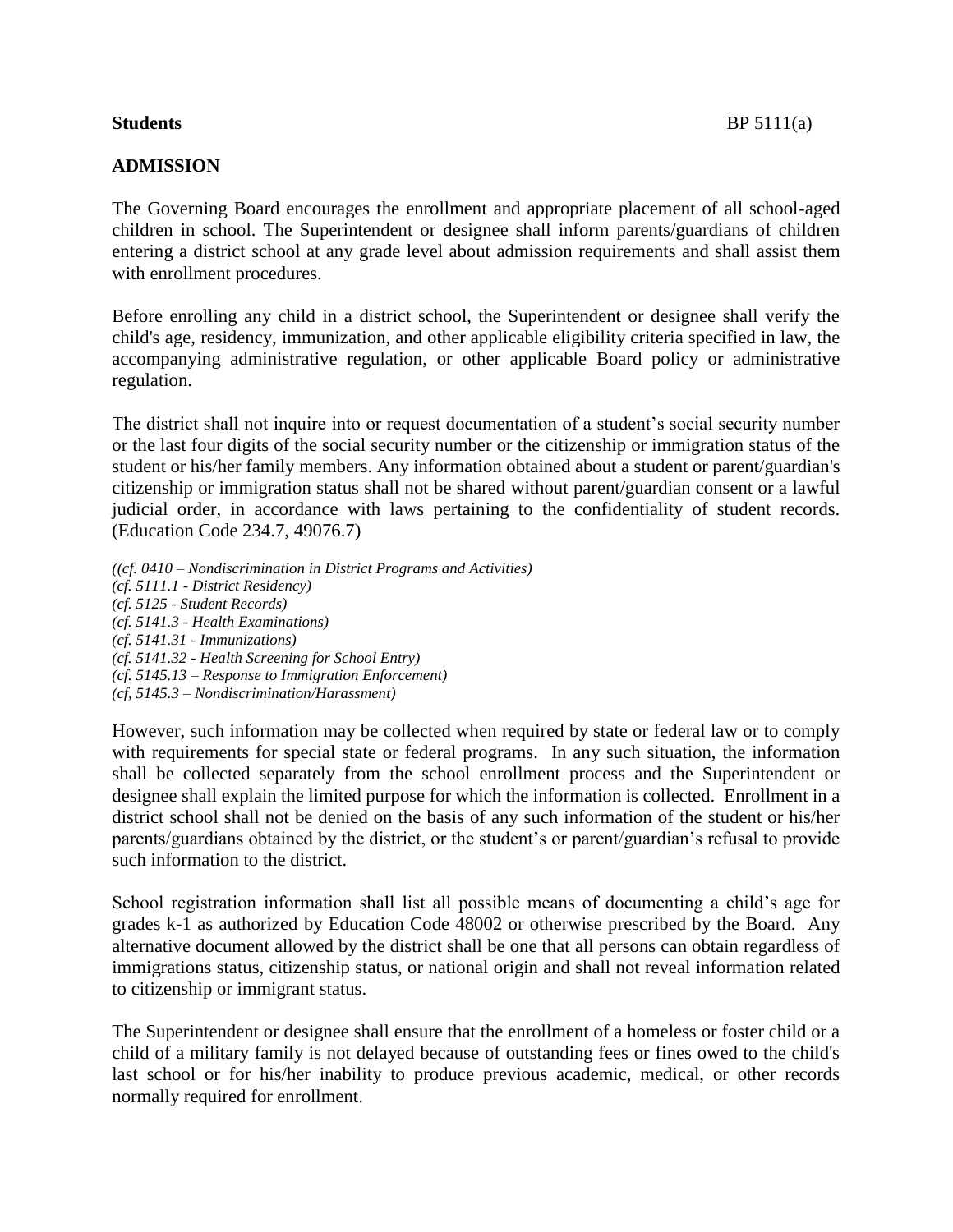#### **ADMISSION** (continued)

*(cf. 6173 - Education for Homeless Children) (cf. 6173.1 - Education for Foster Youth) (cf. 6173.2 - Education of Children of Military Families) (cf. 6173.3 – Education for Juvenile Court School Students)*

In addition, no child shall be denied enrollment in a district school solely on the basis of his/her arrest, adjudication by a juvenile court, formal or informal supervision by a probation officer, detention in a juvenile facility, enrollment in a juvenile court school, or other contact with the juvenile justice system. (Education Code 48645.5)

*(cf. 5119 - Students Expelled from Other Districts) (cf. 6173.3 - Education for Juvenile Court School Students)*

When enrolling in any district school, including a school in their attendance area, children whose parents/guardians reside within district boundaries shall be subject to the timelines established by the Board for open enrollment. Children whose parents/guardians do not reside within the district or who are not otherwise eligible for enrollment in the district may apply for interdistrict attendance in accordance with the timelines specified in applicable Board policies and administrative regulations.

*(cf. 5116.1 - Intradistrict Open Enrollment) (cf. 5117 - Interdistrict Attendance) (cf. 5118 - Open Enrollment Act Transfers)*

The district's enrollment application shall include information about the health care options and enrollment assistance available to families within the district. The district shall not discriminate against any child for not having health care coverage and shall not use any information relating to a child's health care coverage or his/her interest in learning about health care coverage in any manner that would harm the child or his/her family. (Education Code 49452.9)

*Legal Reference: (see next page)*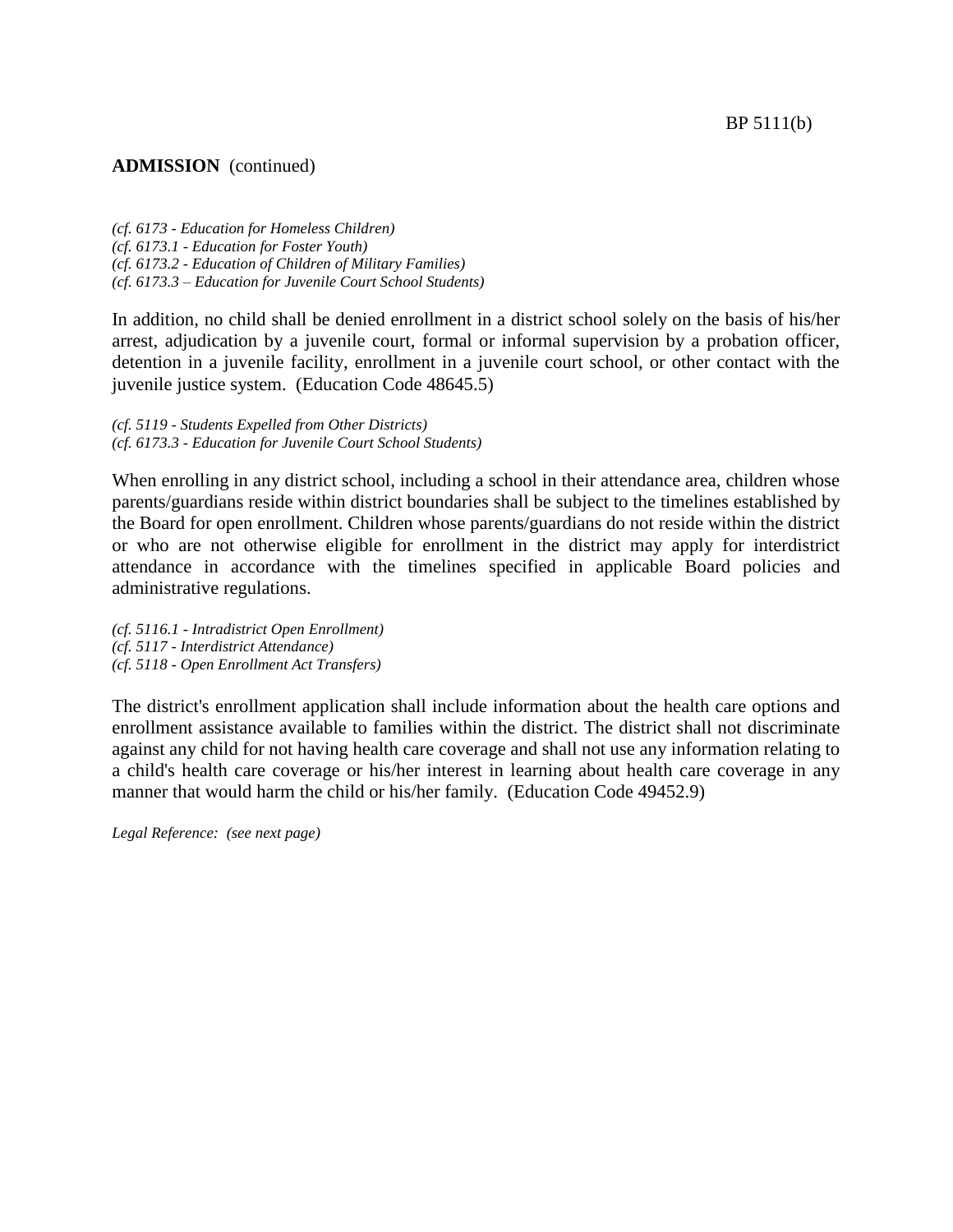### **ADMISSION** (continued)

#### *Legal Reference:*

*EDUCATION CODE 234.7 Student protections relating to immigration and citizenship status 46300 Computation of average daily attendance, inclusion of kindergarten and transitional kindergarten 46600 Agreements for admission of students desiring interdistrict attendance 48000 Minimum age of admission (kindergarten) 48002 Evidence of minimum age required to enter kindergarten or first grade 48010 Minimum age of admission (first grade) 48011 Admission from kindergarten or other school; minimum age 48050-48053 Nonresidents 48200 Children between ages of 6 and 18 years (compulsory full-time education) 48350-48361 Open Enrollment Act 48850-48859 Educational placement of homeless and foster youth 48645.5 Enrollment of former juvenile court school students 49076 Access to records by persons without written consent or under judicial order 49076.7 Student records; data privacy; social security numbers 49408 Information of use in emergencies 49452.9 Health care coverage options and enrollment assistance 49700-49704 Education of children of military families HEALTH AND SAFETY CODE 120325-120380 Education and child care facility immunization requirements 121475-121520 Tuberculosis tests for students CODE OF REGULATIONS, TITLE 5 200 Promotion from kindergarten to first grade 201 Admission to high school CODE OF REGULATIONS, TITLE 17 6000-6075 School attendance immunization requirements UNITED STATES CODE, TITLE 5 552a Note Refusal to disclose social security number UNITED STATES CODE, TITLE 42 11431-11435 McKinney-Vento Homeless Assistance Act COURT DECISIONS Plyler v. Doe, 457 U.S. 202 (1982)*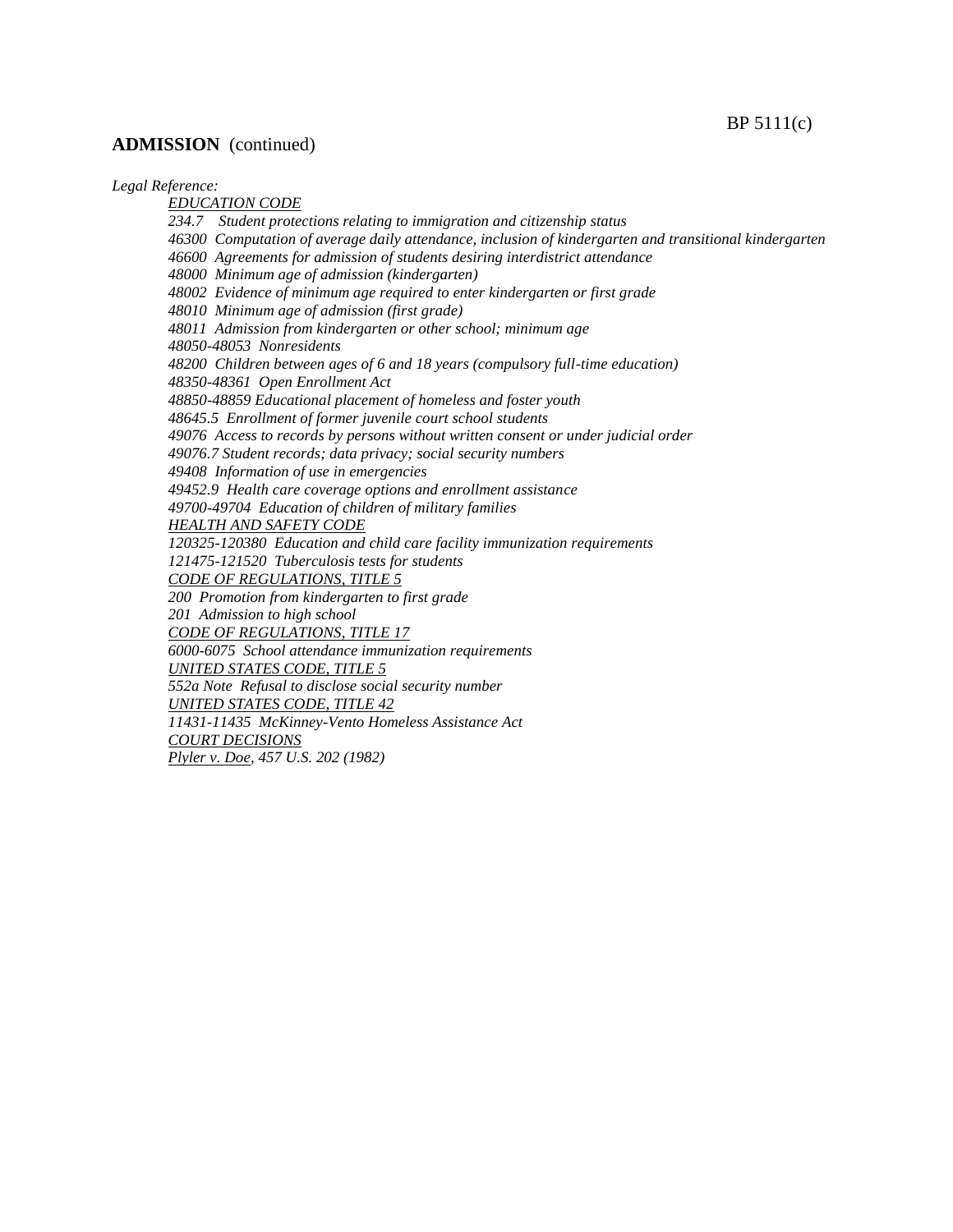### **ADMISSION** (continued)

*Management Resources:*

*CSBA PUBLICATIONS*

*Legal Guidance on Providing All Children Equal Access to Education, Regardless of Immigration Status, February 2017*

CALIFORNIA OFFICE OF THE ATTORNEY GENERAL PUBLICATIONS

*Promoting a Safe and Secure Learning Environment for All: Guidance and Model Policies to Assist California's K-12 Schools in Responding to Immigration Issues, April 2018*

*U.S. DEPARTMENT OF JUSTICE CIVIL RIGHTS DIVISION AND U.S. DEPARTMENT OF EDUCATION OFFICE FOR CIVIL RIGHTS JOINT PUBLICATIONS*

*Fact Sheet: Information on the Rights of All Children to Enroll in School*

*Dear Colleague Letter: School Enrollment Procedures, May 8, 2014*

Information on the Rights of All Children to Enroll in School: Questions and Answers for States, School Districts and Parents, May 8, 2014

*WEB SITES*

*CSBA: http://www.csba.org*

*California Department of Education[: http://www.cde.ca.gov](http://www.cde.ca.gov/) California Office of the Attorney General: http://oag.ca.gov*

*U.S. Department of Education, Office for Civil Rights: http://www2.ed.gov/about/offices/list/ocr*

*U.S. Department of Justice: https://www.justice.gov*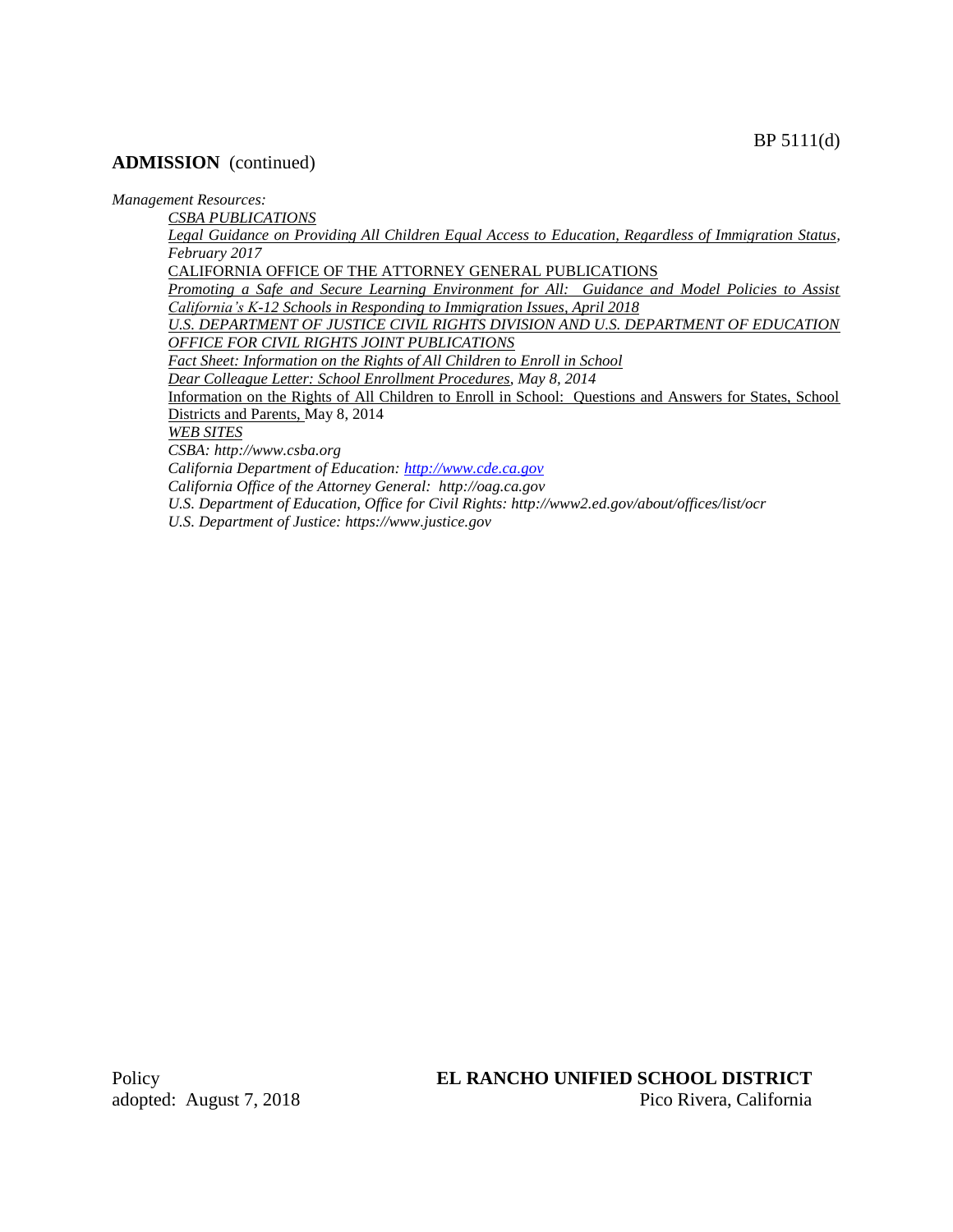### **Students** AR 5111(a)

# **ADMISSION**

# **Age of Admittance to Kindergarten and First Grade**

At the beginning of each school year, the Superintendent or designee shall enroll any otherwise eligible child who will have his/her fifth or sixth birthday on or before September 1 of that year into kindergarten or first grade, as applicable. (Education Code 48000, 48010)

Any child who will have his/her fifth birthday from September 2 through December 2 of the school year shall be offered a transitional kindergarten (TK) program in accordance with law and Board policy. (Education Code 48000)

*(cf. 5123 - Promotion/Acceleration/Retention) (cf. 6170.1 - Transitional Kindergarten)*

On a case-by-case basis, a child who will turn five years old in a given school year may be enrolled in kindergarten or TK at any time during that school year with the approval of the child's parent/guardian, provided that: (Education Code 48000)

- 1. The Superintendent or Designee determines that the admittance is in the best interests of the child.
- 2. The parent/guardian is given information regarding the advantages and disadvantages and any other explanatory information about the effect of this early admittance.

*(cf. 5145.6 - Parental Notifications)*

In determining whether a child should be granted early entry to kindergarten, the Superintendent or designee shall consider various factors including the availability of classroom space and any negotiated maximum class size.

*(cf. 6151 - Class Size) (cf. 7111 - Evaluating Existing Buildings)*

# **Documentation of Age/Grade**

Prior to the admission of a child to kindergarten or first grade, the parent/guardian shall present proof of the child's age. (Education Code 48002)

Evidence of the child's age may include: (Education Code 48002)

1. A certified copy of a birth certificate or a statement by the local registrar or county recorder certifying the date of birth